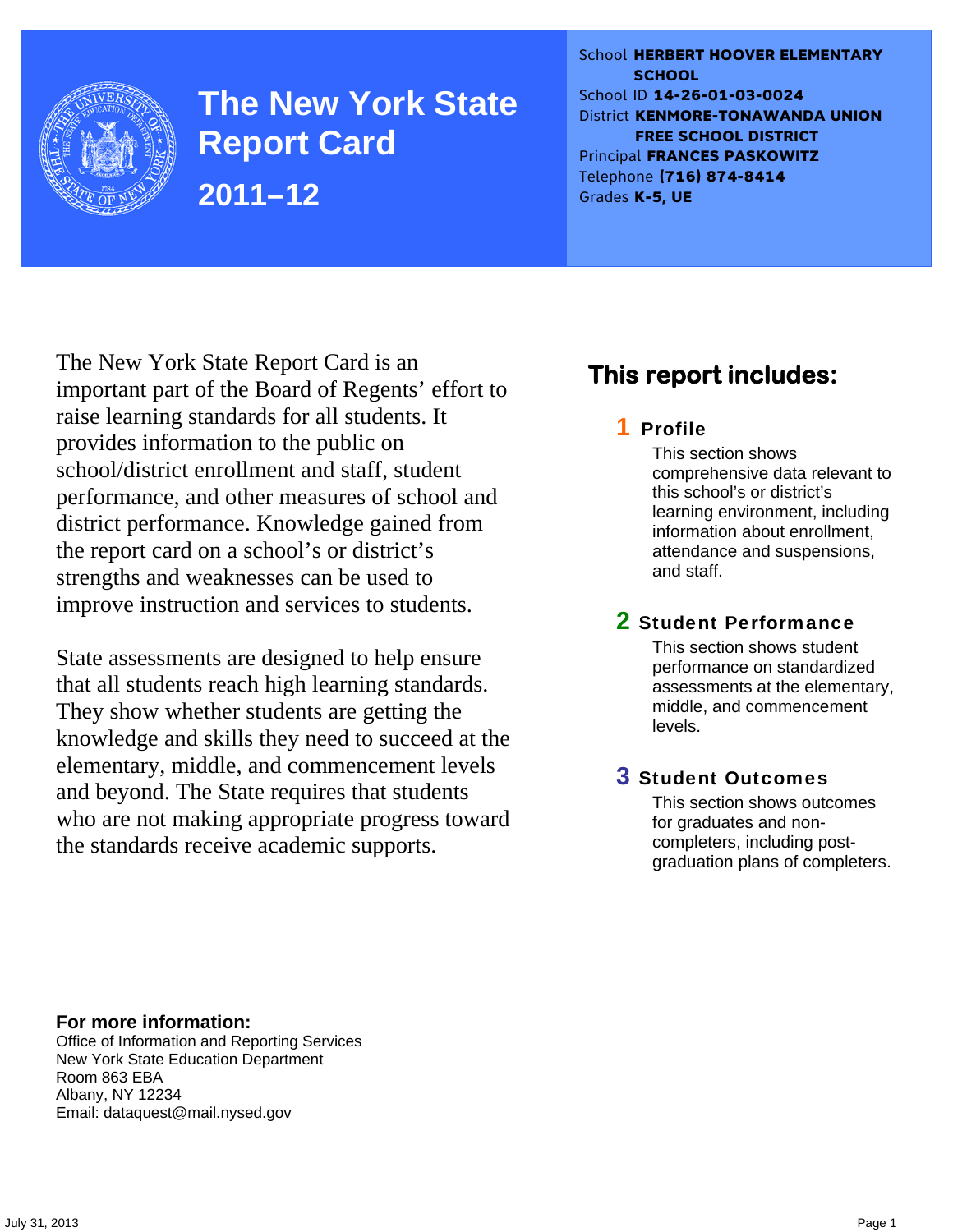**1 Profile** 

School **HERBERT HOOVER ELEMENTARY SCHOOL**<br>School ID 14-26-01-03-0024 **District KENMORE-TONAWANDA UNION FREE** School ID **14-26-01-03-0024** 

### **Enrollment**

|                            | $2009 - 10$ | $2010 - 11$ | $2011 - 12$ |
|----------------------------|-------------|-------------|-------------|
| Pre-K                      | $\Omega$    | $\Omega$    |             |
| Kindergarten               | 92          | 85          | 99          |
| Grade 1                    | 101         | 89          | 79          |
| Grade 2                    | 101         | 105         | 86          |
| Grade 3                    | 107         | 104         | 102         |
| Grade 4                    | 99          | 103         | 101         |
| Grade 5                    | 107         | 100         | 101         |
| Grade 6                    | 0           | 0           | 0           |
| <b>Ungraded Elementary</b> | $\Omega$    | $\Omega$    | 9           |
| Grade 7                    | 0           | $\mathbf 0$ | 0           |
| Grade 8                    | 0           | $\mathbf 0$ | 0           |
| Grade 9                    | 0           | 0           | 0           |
| Grade 10                   | 0           | 0           | 0           |
| Grade 11                   | $\Omega$    | $\mathbf 0$ | $\mathbf 0$ |
| Grade 12                   | $\Omega$    | $\Omega$    | $\Omega$    |
| <b>Ungraded Secondary</b>  | $\Omega$    | $\Omega$    | $\Omega$    |
| Total K-12                 | 607         | 586         | 577         |

### **Average Class Size**

|                       | $2009 - 10$ | $2010 - 11$ | $2011 - 12$ |
|-----------------------|-------------|-------------|-------------|
| <b>Common Branch</b>  | 21          | 21          | 22          |
| Grade 8               |             |             |             |
| English               |             |             |             |
| <b>Mathematics</b>    |             |             |             |
| Science               |             |             |             |
| <b>Social Studies</b> |             |             |             |
| Grade 10              |             |             |             |
| English               |             |             |             |
| <b>Mathematics</b>    |             |             |             |
| Science               |             |             |             |
| <b>Social Studies</b> |             |             |             |
|                       |             |             |             |

#### **Enrollment Information**

*Enrollment* counts are as of Basic Educational Data System (BEDS) day, which is typically the first Wednesday of October of the school year. Students who attend BOCES programs on a part-time basis are included in a school's and district's enrollment. Students who attend BOCES on a full-time basis or who are placed full time by the district in an out-of-district placement are not included in a school's or district's enrollment. The state public enrollment includes public school districts, charter schools, and NYSED-operated programs. Students classified by districts as "pre-first" are included in first grade counts. Kindergarten and Pre-K counts include halfand full-day students.

#### **Average Class Size Information**

*Average Class Size* is the total registration in specified classes divided by the number of those classes with registration. Common Branch refers to self-contained classes in Grades 1–6.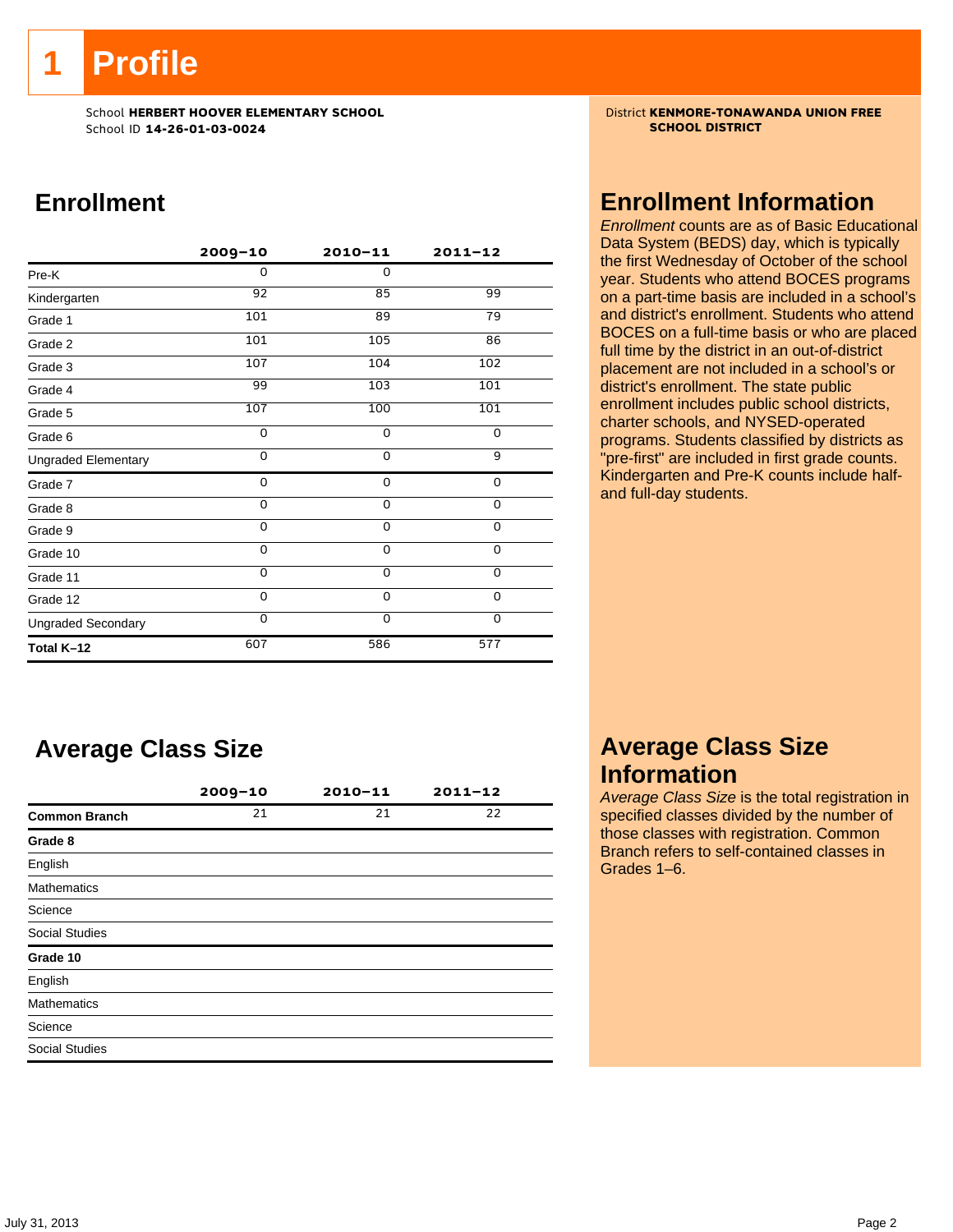# **1 Profile**

School **HERBERT HOOVER ELEMENTARY SCHOOL**<br>School ID 14-26-01-03-0024 **District KENMORE-TONAWANDA UNION FREE** School ID **14-26-01-03-0024** 

### **Demographic Factors**

|                                                    | $2009 - 10$ |      |                | 2010-11 | $2011 - 12$ |     |  |
|----------------------------------------------------|-------------|------|----------------|---------|-------------|-----|--|
|                                                    | #           | $\%$ | #              | %       | #           | %   |  |
| Eligible for Free Lunch                            | 123         | 20%  | 192            | 33%     | 137         | 24% |  |
| Reduced Price Lunch                                | 79          | 13%  | 71             | 12%     | 52          | 9%  |  |
| Limited English Proficient                         | 6           | 1%   | $\overline{7}$ | 1%      | 8           | 1%  |  |
| <b>Racial/Ethnic Origin</b>                        |             |      |                |         |             |     |  |
| American Indian or Alaska Native                   | 3           | 0%   | $\overline{2}$ | 0%      | 2           | 0%  |  |
| <b>Black or African American</b>                   | 26          | 4%   | 24             | 4%      | 15          | 3%  |  |
| Hispanic or Latino                                 | 24          | 4%   | 24             | 4%      | 27          | 5%  |  |
| Asian or Native Hawaiian/Other<br>Pacific Islander | 9           | 1%   | 12             | 2%      | 11          | 2%  |  |
| White                                              | 545         | 90%  | 524            | 89%     | 513         | 89% |  |
| Multiracial                                        | $\Omega$    | 0%   | $\Omega$       | 0%      | 9           | 2%  |  |

#### **Attendance and Suspensions**

|                            |   | $2008 - 09$ |   | $2009 - 10$ |   | $2010 - 11$ |
|----------------------------|---|-------------|---|-------------|---|-------------|
|                            | # | %           | # | %           | # | %           |
| Annual Attendance Rate     |   | 96%         |   | 95%         |   | 97%         |
| <b>Student Suspensions</b> | 6 | 1%          |   | 0%          |   | 0%          |

#### **Demographic Factors Information**

*Eligible for Free Lunch* and *Reduced-Price Lunch* percentages are determined by dividing the number of approved lunch applicants by the Basic Educational Data System (BEDS) enrollment in full-day Kindergarten through Grade 12.

#### **Attendance and Suspensions Information**

*Annual Attendance Rate* is determined by dividing the school's (or district's) total actual attendance by the total possible attendance for a school year. A school's (or district's) actual attendance is the sum of the number of students in attendance on each day the school (or district's schools) was open during the school year. Possible attendance is the sum of the number of enrolled students who should have been in attendance on each day the school (or schools) was open during the school year. The state's *Annual Attendance Rate* is a weighted average of all districtlevel attendance rates.

*Student Suspension* rate is determined by dividing the number of students who were suspended from school (not including inschool suspensions) for one full day or longer anytime during the school year by the Basic Educational Data System (BEDS) day enrollments for that school year. A student is counted only once, regardless of whether the student was suspended one or more times during the school year.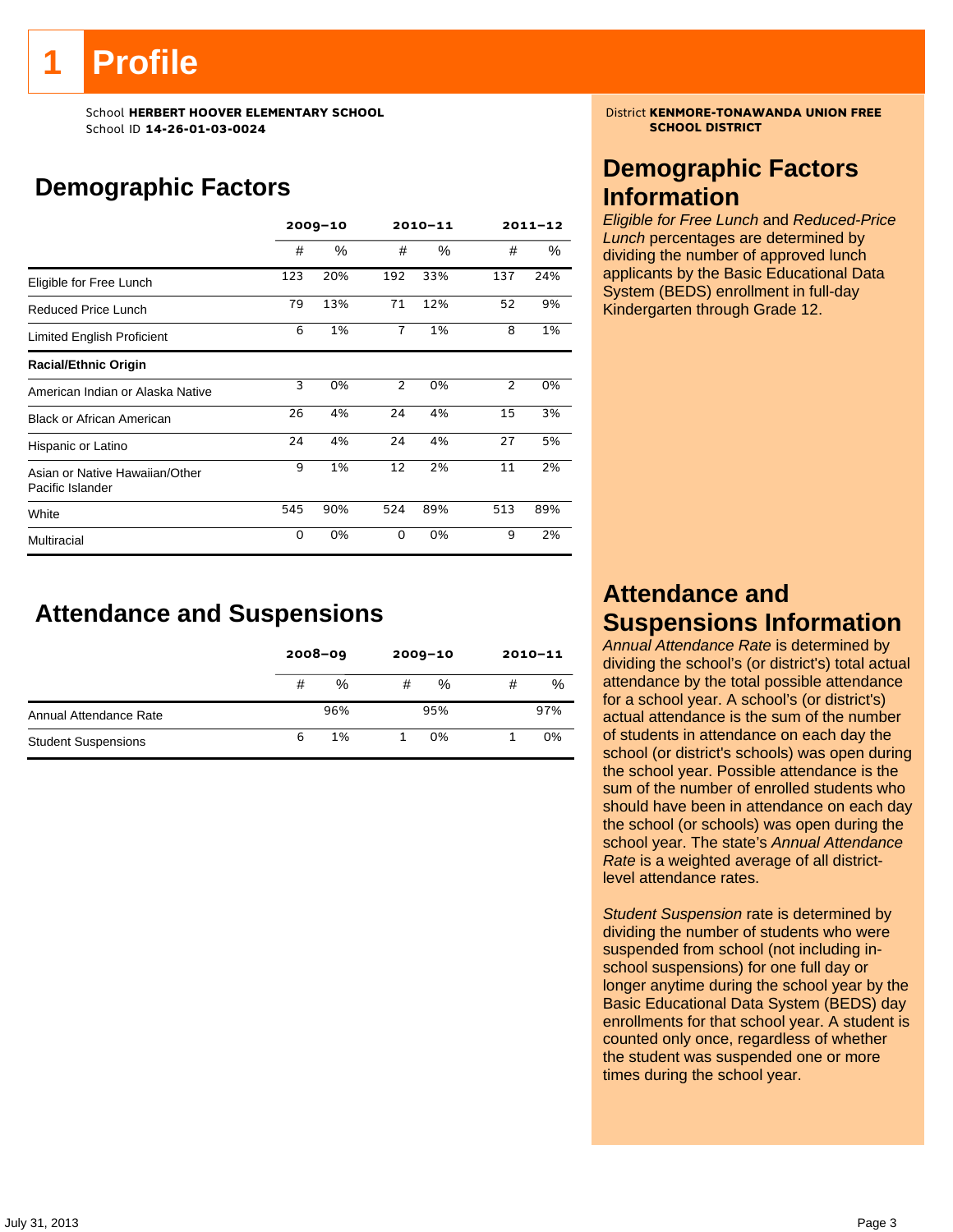# **Profile**

School **HERBERT HOOVER ELEMENTARY SCHOOL** District **KENMORE-TONAWANDA UNION FREE**<br>School ID 14-26-01-03-0024 School ID **14-26-01-03-0024** 

### **Teacher Qualifications**

|                                                                                               | $2009 - 10$ | $2010 - 11$ | $2011 - 12$ |
|-----------------------------------------------------------------------------------------------|-------------|-------------|-------------|
| <b>Total Number of Teachers</b>                                                               | 42          | 41          | 39          |
| Percent with No Valid Teaching<br>Certificate                                                 | 0%          | 0%          | 0%          |
| Percent Teaching Out of Certification                                                         | 0%          | 0%          | 0%          |
| Percent with Fewer than Three Years of<br>Experience                                          | 0%          | 0%          | 0%          |
| Percentage with Master's Degree Plus<br>30 Hours or Doctorate                                 | 5%          | 5%          | 5%          |
| <b>Total Number of Core Classes</b>                                                           | 49          | 50          | 48          |
| Percent Not Taught by Highly Qualified<br>Teachers in This School*                            | 0%          | 0%          | 0%          |
| Percent Not Taught by Highly Qualified<br>Teachers in This District**                         | 0%          | 0%          | 0%          |
| Percent Not Taught by Highly Qualified<br>Teachers in High-Poverty Schools<br>Statewide       | 6%          | 5%          | 4%          |
| Percent Not Taught by Highly Qualified<br><b>Teachers in Low-Poverty Schools</b><br>Statewide | 1%          | 0%          | 1%          |
| <b>Total Number of Classes</b>                                                                | 86          | 90          | 80          |
| Percent Taught by Teachers Without<br>Appropriate Certification                               | 1%          | 0%          | 0%          |

\*Not available at the district or statewide level.

\*\*Not available for charter schools or at the statewide level.

### **Teacher Turnover Rate**

|                                                                       | $2008 - 09$ | $2009 - 10$ | $2010 - 11$ |
|-----------------------------------------------------------------------|-------------|-------------|-------------|
| Turnover Rate of Teachers with<br>Fewer than Five Years of Experience | 33%         | N/A         | N/A         |
| Turnover Rate of All Teachers                                         | 5%          | 7%          | 8%          |

### **Staff Counts**

|                                       | $2009 - 10$ | $2010 - 11$ | $2011 - 12$ |
|---------------------------------------|-------------|-------------|-------------|
| <b>Total Other Professional Staff</b> |             |             |             |
| Total Paraprofessionals*              | N/A         | N/A         | N/A         |
| <b>Assistant Principals</b>           |             |             |             |
| Principals                            |             |             |             |

\*Not available at the school level.

#### **Teacher Qualifications Information**

The *Percent Teaching Out of Certification* for public schools is the percent doing so on more than an incidental basis; that is, the percent teaching for more than five periods per week outside certification.

*Core Classes* are primarily K–6 common branch, English, mathematics, science, social studies, art, music, and foreign languages. To be *Highly Qualified*, a teacher must have at least a Bachelor's degree, be certified to teach in the subject area or otherwise in accordance with state standards, and show subject matter competency.

In public schools, a teacher who taught one class outside of the certification area(s) is counted as *Highly Qualified* provided that 1) the teacher had been determined by the school or district through the HOUSSE process or other state-accepted methods to have demonstrated acceptable subject knowledge and teaching skills and 2) the class in question was not the sole assignment reported. Credit for incidental teaching does not extend beyond a single assignment. Independent of *Highly Qualified Teacher* status, any assignment for which a teacher did not hold a valid certificate still registers as teaching out of certification.

In charter schools, a teacher is counted as *Highly Qualified* if the teacher has at least a Bachelor's degree, is certified to teach, and shows subject matter competency. Enabling legislation considers charter school teachers to be certified if they hold any valid teaching certificate. Enabling legislation also permits up to 30 percent (with a maximum of five) of charter school teachers to be without certification and to be considered *Highly Qualified* if they meet all remaining criteria.

*High-poverty* and *low-poverty* schools are those schools in the upper and lower quartiles, respectively, for percentage of students eligible for a free or reduced-price lunch.

#### **Teacher Turnover Rate Information**

*Teacher Turnover Rate* for a specified school year is the number of teachers in that school year who were not teaching in the following school year divided by the number of teachers in the specified school year, expressed as a percentage.

#### **Staff Counts Information**

*Other Professionals* includes administrators, guidance counselors, school nurses, psychologists, and other professionals who devote more than half of their time to nonteaching duties.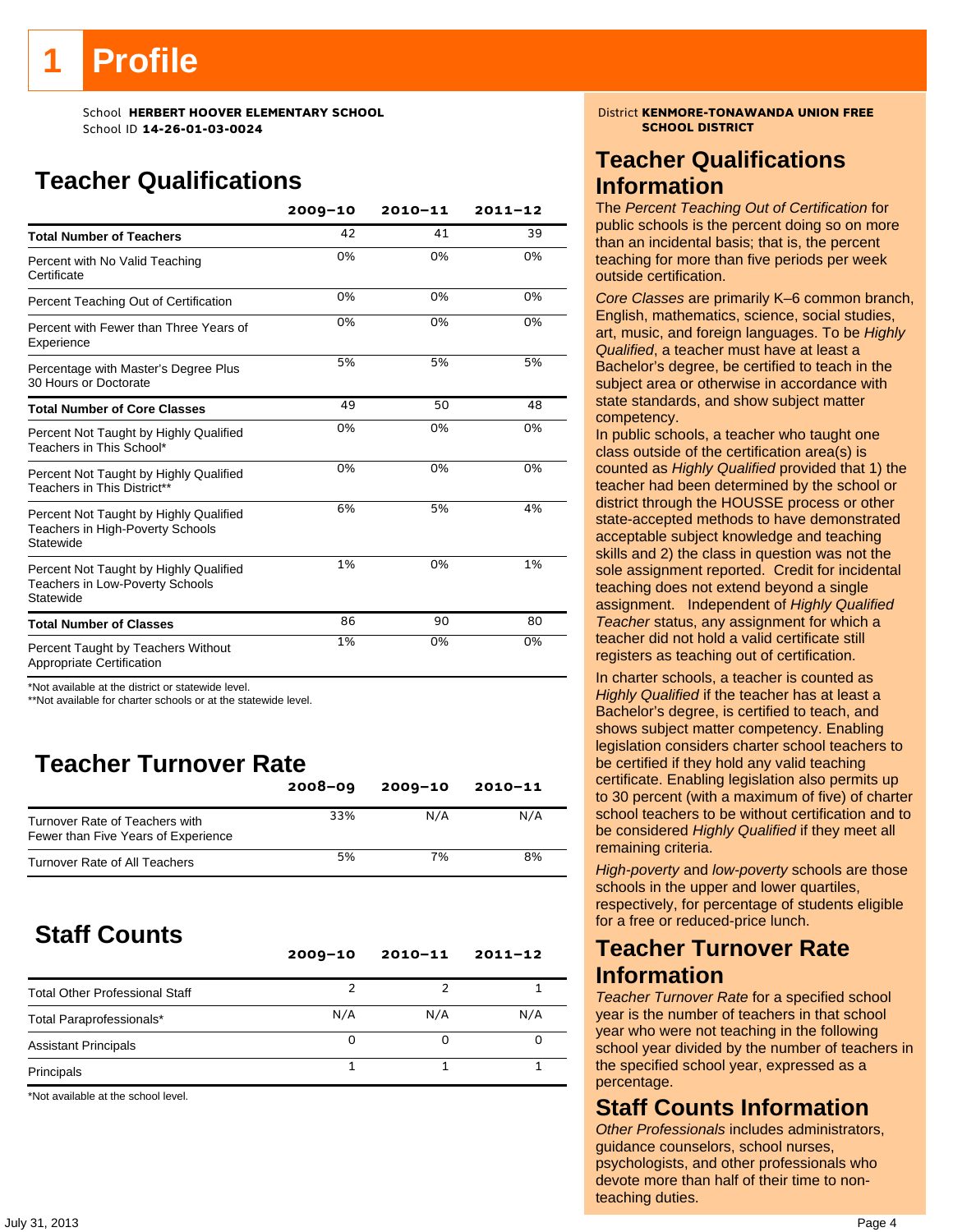# **2 Student Performance**

School **HERBERT HOOVER ELEMENTARY SCHOOL** District **KENMORE-TONAWANDA UNION FREE** School ID **14-26-01-03-0024 SCHOOL DISTRICT**

This section contains annual assessment data for students at the elementary, middle, and commencement levels as well as the performance of secondary-level cohorts on standardized achievement assessments.

#### **New York State Testing Program (NYSTP) Assessments**

The New York State Testing Program assessments are administered in English language arts (ELA) and mathematics in grades 3 through 8. The Performance Level Descriptors for these assessments are provided below:

#### **English Language Arts**

**Level 1: Below Standard** 

Student performance does not demonstrate an understanding of the English language arts knowledge and skills expected at this grade level.

#### **Level 2: Meets Basic Standard**

Student performance demonstrates a partial understanding of the English language arts knowledge and skills expected at this grade level. **Level 3: Meets Proficiency Standard** 

Student performance demonstrates an understanding of the English language arts knowledge and skills expected at this grade level.

#### **Level 4: Exceeds Proficiency Standard**

Student performance demonstrates a thorough understanding of the English language arts knowledge and skills expected at this grade level.

#### **Mathematics**

#### **Level 1: Below Standard**

Student performance does not demonstrate an understanding of the mathematics content expected at this grade level.

#### **Level 2: Meets Basic Standard**

Student performance demonstrates a partial understanding of the mathematics content expected at this grade level.

#### **Level 3: Meets Proficiency Standard**

Student performance demonstrates an understanding of the mathematics content expected at this grade level.

#### **Level 4: Exceeds Proficiency Standard**

Student performance demonstrates a thorough understanding of the mathematics content expected at this grade level.

#### **New York State Alternate Assessment (NYSAA)**

The New York State Alternate Assessments are administered in English language arts (ELA) and mathematics to ungraded students with severe cognitive disabilities whose ages are equivalent to graded students in grades 3 through 8 and secondary level. They are administered in science to students with disabilities age equivalent to graded students in grades 4, 8, and secondary level. And they are administered in social studies at the secondary level only.

#### **New York State English as a Second Language Achievement Tests (NYSESLAT)**

The New York State English as a Second Language Achievement Tests are administered in grades K through 12 to limited English proficient students.

#### **Secondary-Level Cohorts**

A secondary-level cohort consists of all students who first entered grade 9 anywhere or, in the case of ungraded students with disabilities, reached their seventeenth birthday in a particular year. The 2008 cohort consists of all students who first entered grade 9 anywhere or, in the case of ungraded students with disabilities, reached their seventeenth birthday between July 1, 2008 and June 30, 2009. The 2007 cohort consists of all students who first entered grade 9 anywhere or, in the case of ungraded students with disabilities, reached their seventeenth birthday between July 1, 2007 and June 30, 2008. For more detailed information on cohort definitions, see *Secondary-Level Cohort Definitions* at http://www.p12.nysed.gov/irs/sirs/.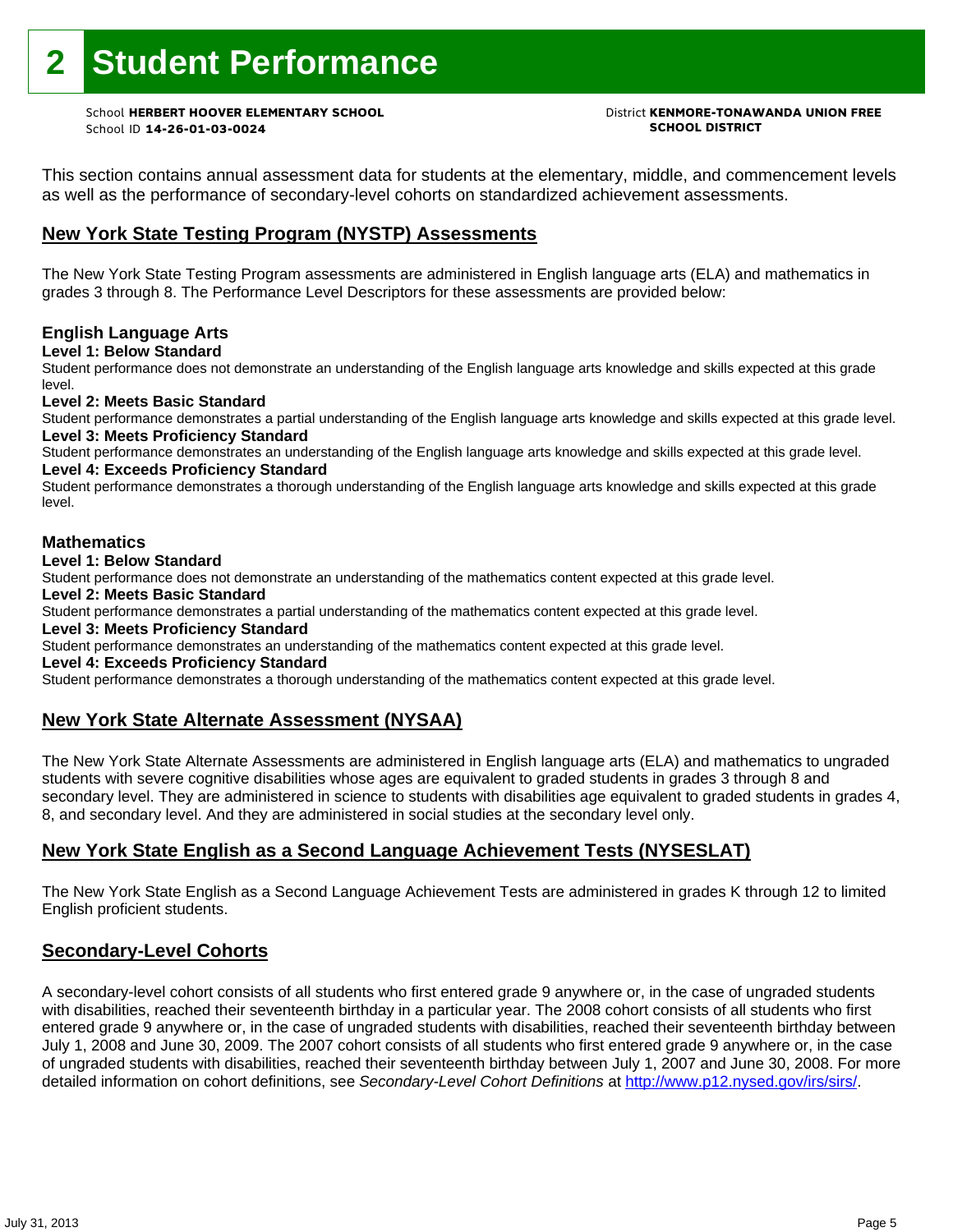### School **HERBERT HOOVER ELEMENTARY SCHOOL**<br>School ID 14-26-01-03-0024<br>DISTRICT DISTRICT

### **Results in Grade 3 English Language Arts**

|                                              |      | <b>This School</b>              |         |         |    |    |         |         | <b>School District</b>          |         |    |    | <b>NY State Public</b>          |         |         |    |    |
|----------------------------------------------|------|---------------------------------|---------|---------|----|----|---------|---------|---------------------------------|---------|----|----|---------------------------------|---------|---------|----|----|
|                                              |      | Percentage scoring at level(s): |         |         |    |    |         |         | Percentage scoring at level(s): |         |    |    | Percentage scoring at level(s): |         |         |    |    |
|                                              |      | $2 - 4$                         | $3 - 4$ |         | 4  |    | $2 - 4$ |         | $3 - 4$                         |         | 4  |    | $2 - 4$                         | $3 - 4$ |         | 4  |    |
| 2012 Mean Score: 669<br>2011 Mean Score: 668 |      | *Range: 644-780 663-780 694-780 |         |         |    |    |         |         |                                 |         |    |    |                                 |         |         |    |    |
| $2011 - 12$<br>2010-11                       | 100% | 95% 91%                         |         | 64% 62% | 7% | 8% |         | 90% 86% |                                 | 59% 55% | 6% | 5% | 86% 87%                         |         | 56% 56% | 7% | 5% |
| Number of Tested Students:                   |      | 90<br>95                        | 64      | -61     |    | 8  | 519     | 505     |                                 | 341 322 | 34 | 29 |                                 |         |         |    |    |
|                                              |      |                                 |         |         |    |    |         |         |                                 |         |    |    |                                 |         |         |    |    |

| <b>Results by</b>                               |        | 2011-12 School Year |                                 |     |        | 2010-11 School Year |                                 |     |
|-------------------------------------------------|--------|---------------------|---------------------------------|-----|--------|---------------------|---------------------------------|-----|
| <b>Student Group</b>                            | Total  |                     | Percentage scoring at level(s): |     | Total  |                     | Percentage scoring at level(s): |     |
|                                                 | Tested | $2 - 4$             | $3 - 4$                         | 4   | Tested | $2 - 4$             | $3 - 4$                         | 4   |
| <b>All Students</b>                             | 100    | 95%                 | 64%                             | 7%  | 99     | 91%                 | 62%                             | 8%  |
| Female                                          | 41     | 93%                 | 73%                             | 7%  | 53     | 91%                 | 72%                             | 15% |
| Male                                            | 59     | 97%                 | 58%                             | 7%  | 46     | 91%                 | 50%                             | 0%  |
| American Indian or Alaska Native                |        |                     |                                 |     |        |                     |                                 |     |
| <b>Black or African American</b>                | 2      |                     |                                 |     |        |                     |                                 |     |
| Hispanic or Latino                              | 4      |                     |                                 |     | 5      |                     |                                 |     |
| Asian or Native Hawaiian/Other Pacific Islander | 1      |                     |                                 |     |        |                     |                                 |     |
| White                                           | 89     | 96%                 | 65%                             | 8%  | 90     | 90%                 | 63%                             | 9%  |
| Multiracial                                     | 4      |                     |                                 |     | ٦      |                     |                                 |     |
| Small Group Totals                              | 11     | 91%                 | 55%                             | 0%  | 9      | 100%                | 44%                             | 0%  |
| <b>General-Education Students</b>               | 88     | 99%                 | 70%                             | 7%  | 80     | 98%                 | 73%                             | 10% |
| <b>Students with Disabilities</b>               | 12     | 67%                 | 17%                             | 8%  | 19     | 63%                 | 16%                             | 0%  |
| <b>English Proficient</b>                       | 99     |                     |                                 |     | 96     |                     |                                 |     |
| Limited English Proficient                      | 1      |                     |                                 |     | 3      |                     |                                 |     |
| Economically Disadvantaged                      | 29     | 90%                 | 52%                             | 0%  | 36     | 92%                 | 56%                             | 3%  |
| Not Disadvantaged                               | 71     | 97%                 | 69%                             | 10% | 63     | 90%                 | 65%                             | 11% |
| Migrant                                         |        |                     |                                 |     |        |                     |                                 |     |
| Not Migrant                                     | 100    | 95%                 | 64%                             | 7%  | 99     | 91%                 | 62%                             | 8%  |

#### **NOTES**

The – symbol indicates that data for a group of students have been suppressed. If a group has fewer than five students,

data for that group and the next smallest group(s) are suppressed to protect the privacy of individual students. \* These ranges are for 2011–12 data only. Ranges for 2010–11 data are available in the 2010–11 Accountability and Overview Reports.

| THESE TRINGES ALE TOT ZUIT-IZ GATA UNIV. RANGES TOT ZUIU-II GATA ALE AVAILADLE IN THE ZUIU-II ACCOMMADMY AND OVERVIEW REPORTS.<br><b>Other</b> |        | 2011-12 School Year |                             |     | 2010-11 School Year |                             |         |     |  |
|------------------------------------------------------------------------------------------------------------------------------------------------|--------|---------------------|-----------------------------|-----|---------------------|-----------------------------|---------|-----|--|
| <b>Assessments</b>                                                                                                                             | Total  |                     | Number scoring at level(s): |     | Total               | Number scoring at level(s): |         |     |  |
|                                                                                                                                                | Tested | $2 - 4$             | $3 - 4$                     | 4   | Tested              | $2 - 4$                     | $3 - 4$ | 4   |  |
| New York State Alternate Assessment<br>(NYSAA): Grade 3 Equivalent                                                                             | 4      |                     |                             |     |                     |                             |         |     |  |
| New York State English as a Second Language<br>Achievement Test (NYSESLAT) <sup>+</sup> : Grade 3                                              |        | N/A                 | N/A                         | N/A | 0                   | N/A                         | N/A     | N/A |  |
|                                                                                                                                                | Total  |                     |                             |     | Total               |                             |         |     |  |
| Recently Arrived LEP Students NOT Tested on<br>the ELA NYSTP: Grade 3                                                                          |        | N/A                 | N/A                         | N/A | 0                   | N/A                         | N/A     | N/A |  |

July 31, 2013 Page 6 † These counts represent recently arrived LEP students who used the NYSESLAT to fulfill the English language arts participation requirement.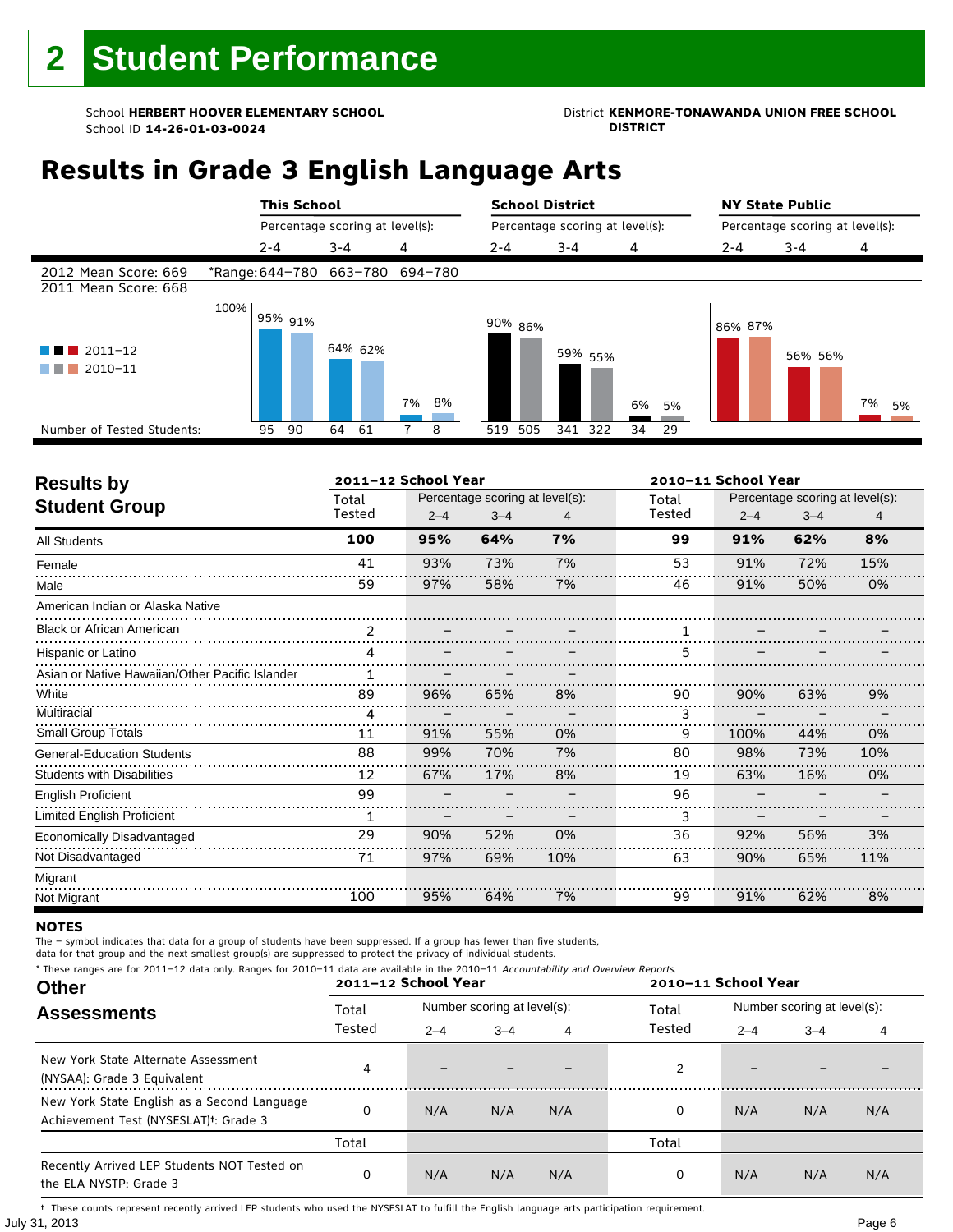### School **HERBERT HOOVER ELEMENTARY SCHOOL**<br>School ID 14-26-01-03-0024<br>DISTRICT DISTRICT

### **Results in Grade 3 Mathematics**



| <b>Results by</b>                               |        | 2011-12 School Year |                                 |     |        | 2010-11 School Year |                                 |     |  |  |
|-------------------------------------------------|--------|---------------------|---------------------------------|-----|--------|---------------------|---------------------------------|-----|--|--|
| <b>Student Group</b>                            | Total  |                     | Percentage scoring at level(s): |     | Total  |                     | Percentage scoring at level(s): |     |  |  |
|                                                 | Tested | $2 - 4$             | $3 - 4$                         | 4   | Tested | $2 - 4$             | $3 - 4$                         | 4   |  |  |
| <b>All Students</b>                             | 100    | 96%                 | 80%                             | 18% | 99     | 95%                 | 65%                             | 15% |  |  |
| Female                                          | 41     | 95%                 | 78%                             | 15% | 53     | 92%                 | 64%                             | 15% |  |  |
| Male                                            | 59     | 97%                 | 81%                             | 20% | 46     | 98%                 | 65%                             | 15% |  |  |
| American Indian or Alaska Native                |        |                     |                                 |     |        |                     |                                 |     |  |  |
| <b>Black or African American</b>                | 2      |                     |                                 |     |        |                     |                                 |     |  |  |
| Hispanic or Latino                              | 4      |                     |                                 |     | 5      |                     |                                 |     |  |  |
| Asian or Native Hawaiian/Other Pacific Islander | 1      |                     |                                 |     |        |                     |                                 |     |  |  |
| White                                           | 89     | 96%                 | 81%                             | 18% | 90     | 96%                 | 66%                             | 17% |  |  |
| Multiracial                                     | 4      |                     |                                 |     |        |                     |                                 |     |  |  |
| <b>Small Group Totals</b>                       | 11     | 100%                | 73%                             | 18% | 9      | 89%                 | 56%                             | 0%  |  |  |
| <b>General-Education Students</b>               | 88     | 99%                 | 86%                             | 19% | 80     | 96%                 | 73%                             | 16% |  |  |
| <b>Students with Disabilities</b>               | 12     | 75%                 | 33%                             | 8%  | 19     | 89%                 | 32%                             | 11% |  |  |
| <b>English Proficient</b>                       | 99     |                     |                                 |     | 96     |                     |                                 |     |  |  |
| <b>Limited English Proficient</b>               | 1      |                     |                                 |     | 3      |                     |                                 |     |  |  |
| Economically Disadvantaged                      | 29     | 90%                 | 72%                             | 14% | 36     | 92%                 | 64%                             | 14% |  |  |
| Not Disadvantaged                               | 71     | 99%                 | 83%                             | 20% | 63     | 97%                 | 65%                             | 16% |  |  |
| Migrant                                         |        |                     |                                 |     |        |                     |                                 |     |  |  |
| Not Migrant                                     | 100    | 96%                 | 80%                             | 18% | 99     | 95%                 | 65%                             | 15% |  |  |

#### **NOTES**

The – symbol indicates that data for a group of students have been suppressed. If a group has fewer than five students,

| * These ranges are for 2011–12 data only. Ranges for 2010–11 data are available in the 2010–11 Accountability and Overview Reports.<br><b>Other</b><br><b>Assessments</b> |        | 2011-12 School Year<br>2010-11 School Year |                             |                          |        |                             |      |  |  |  |
|---------------------------------------------------------------------------------------------------------------------------------------------------------------------------|--------|--------------------------------------------|-----------------------------|--------------------------|--------|-----------------------------|------|--|--|--|
|                                                                                                                                                                           | Total  |                                            | Number scoring at level(s): |                          | Total  | Number scoring at level(s): |      |  |  |  |
|                                                                                                                                                                           | Tested | $2 - 4$                                    | $3 - 4$                     |                          | Tested | $2 - 4$                     | $-4$ |  |  |  |
| New York State Alternate Assessment<br>(NYSAA): Grade 3 Equivalent                                                                                                        | 4      |                                            |                             | $\overline{\phantom{m}}$ |        | $-$                         |      |  |  |  |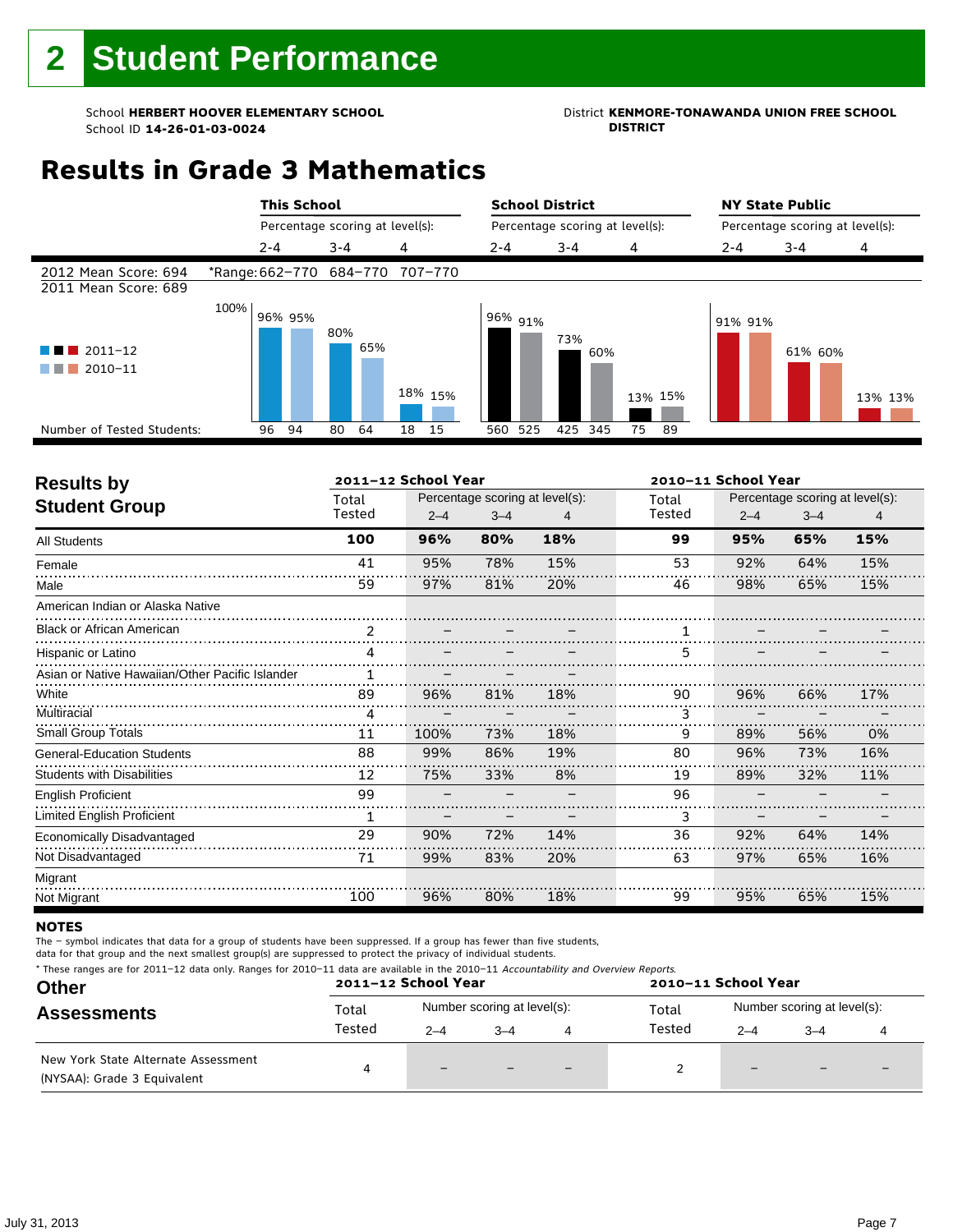### School **HERBERT HOOVER ELEMENTARY SCHOOL**<br>School ID 14-26-01-03-0024<br>DISTRICT DISTRICT

### **Results in Grade 4 English Language Arts**

|                                                  |                                 |         | <b>This School</b>              |         |             |    |    |         |         | <b>School District</b>          |         |    |    | <b>NY State Public</b>          |         |         |    |    |
|--------------------------------------------------|---------------------------------|---------|---------------------------------|---------|-------------|----|----|---------|---------|---------------------------------|---------|----|----|---------------------------------|---------|---------|----|----|
|                                                  |                                 |         | Percentage scoring at level(s): |         |             |    |    |         |         | Percentage scoring at level(s): |         |    |    | Percentage scoring at level(s): |         |         |    |    |
|                                                  |                                 | $2 - 4$ |                                 | $3 - 4$ |             | 4  |    | $2 - 4$ |         | $3 - 4$                         |         | 4  |    | $2 - 4$                         | $3 - 4$ |         | 4  |    |
| 2012 Mean Score: 678<br>2011 Mean Score: 676     | *Range: 637-775 671-775 722-775 |         |                                 |         |             |    |    |         |         |                                 |         |    |    |                                 |         |         |    |    |
| $2011 - 12$<br>a sa na<br>2010-11<br>a di Bandar | 100%                            |         | 96% 98%                         |         | $-65\%$ 58% | 5% | 3% |         | 89% 94% |                                 | 56% 59% | 4% | 2% | 91% 92%                         |         | 59% 57% | 5% | 2% |
| Number of Tested Students:                       |                                 | 99      | 97                              | 67      | 57          | 5  | 3  |         | 519 522 | 330 326                         |         | 23 | 11 |                                 |         |         |    |    |
|                                                  |                                 |         |                                 |         |             |    |    |         |         |                                 |         |    |    |                                 |         |         |    |    |

| <b>Results by</b>                               |        | 2011-12 School Year |                                 |    |           | 2010-11 School Year |                                 |    |
|-------------------------------------------------|--------|---------------------|---------------------------------|----|-----------|---------------------|---------------------------------|----|
| <b>Student Group</b>                            | Total  |                     | Percentage scoring at level(s): |    | Total     |                     | Percentage scoring at level(s): |    |
|                                                 | Tested | $2 - 4$             | $3 - 4$                         | 4  | Tested    | $2 - 4$             | $3 - 4$                         | 4  |
| <b>All Students</b>                             | 103    | 96%                 | 65%                             | 5% | 99        | 98%                 | 58%                             | 3% |
| Female                                          | 55     | 95%                 | 75%                             | 7% | 46        | 98%                 | 61%                             | 2% |
| Male                                            | 48     | 98%                 | 54%                             | 2% | 53        | 98%                 | 55%                             | 4% |
| American Indian or Alaska Native                |        |                     |                                 |    |           |                     |                                 |    |
| <b>Black or African American</b>                |        |                     |                                 |    | 3         |                     |                                 |    |
| Hispanic or Latino                              | 5      |                     |                                 |    | $\Lambda$ |                     |                                 |    |
| Asian or Native Hawaiian/Other Pacific Islander |        |                     |                                 |    |           |                     |                                 |    |
| White<br>.                                      | 96     | 97%                 | 67%                             | 5% | 85        | 98%                 | 56%                             | 4% |
| Multiracial                                     |        |                     |                                 |    | 2         |                     |                                 |    |
| Small Group Totals                              |        | 86%                 | 43%                             | 0% | 14        | 100%                | 64%                             | 0% |
| <b>General-Education Students</b>               | 87     | 98%                 | 72%                             | 6% | 92        | 98%                 | 59%                             | 3% |
| <b>Students with Disabilities</b>               | 16     | 88%                 | 25%                             | 0% | 7         | 100%                | 43%                             | 0% |
| <b>English Proficient</b>                       | 101    |                     |                                 |    | 98        |                     |                                 |    |
| <b>Limited English Proficient</b>               | 2      |                     |                                 |    | 1         |                     |                                 |    |
| Economically Disadvantaged                      | 42     | 93%                 | 50%                             | 5% | 33        | 100%                | 42%                             | 0% |
| Not Disadvantaged                               | 61     | 98%                 | 75%                             | 5% | 66        | 97%                 | 65%                             | 5% |
| Migrant                                         |        |                     |                                 |    |           |                     |                                 |    |
| Not Migrant                                     | 103    | 96%                 | 65%                             | 5% | 99        | 98%                 | 58%                             | 3% |

#### **NOTES**

r

The – symbol indicates that data for a group of students have been suppressed. If a group has fewer than five students,

data for that group and the next smallest group(s) are suppressed to protect the privacy of individual students.

| * These ranges are for 2011-12 data only. Ranges for 2010-11 data are available in the 2010-11 Accountability and Overview Reports.<br><b>Other</b> |        | 2011-12 School Year |                             |     |        | 2010-11 School Year |                             |     |
|-----------------------------------------------------------------------------------------------------------------------------------------------------|--------|---------------------|-----------------------------|-----|--------|---------------------|-----------------------------|-----|
| <b>Assessments</b>                                                                                                                                  | Total  |                     | Number scoring at level(s): |     | Total  |                     | Number scoring at level(s): |     |
|                                                                                                                                                     | Tested | $2 - 4$             | $3 - 4$                     | 4   | Tested | $2 - 4$             | $3 - 4$                     | 4   |
| New York State Alternate Assessment<br>(NYSAA): Grade 4 Equivalent                                                                                  |        |                     |                             |     | 3      |                     |                             |     |
| New York State English as a Second Language<br>Achievement Test (NYSESLAT) <sup>†</sup> : Grade 4                                                   |        | N/A                 | N/A                         | N/A | 0      | N/A                 | N/A                         | N/A |
|                                                                                                                                                     | Total  |                     |                             |     | Total  |                     |                             |     |
| Recently Arrived LEP Students NOT Tested on<br>the ELA NYSTP: Grade 4                                                                               |        | N/A                 | N/A                         | N/A | 0      | N/A                 | N/A                         | N/A |

July 31, 2013 Page 8 † These counts represent recently arrived LEP students who used the NYSESLAT to fulfill the English language arts participation requirement.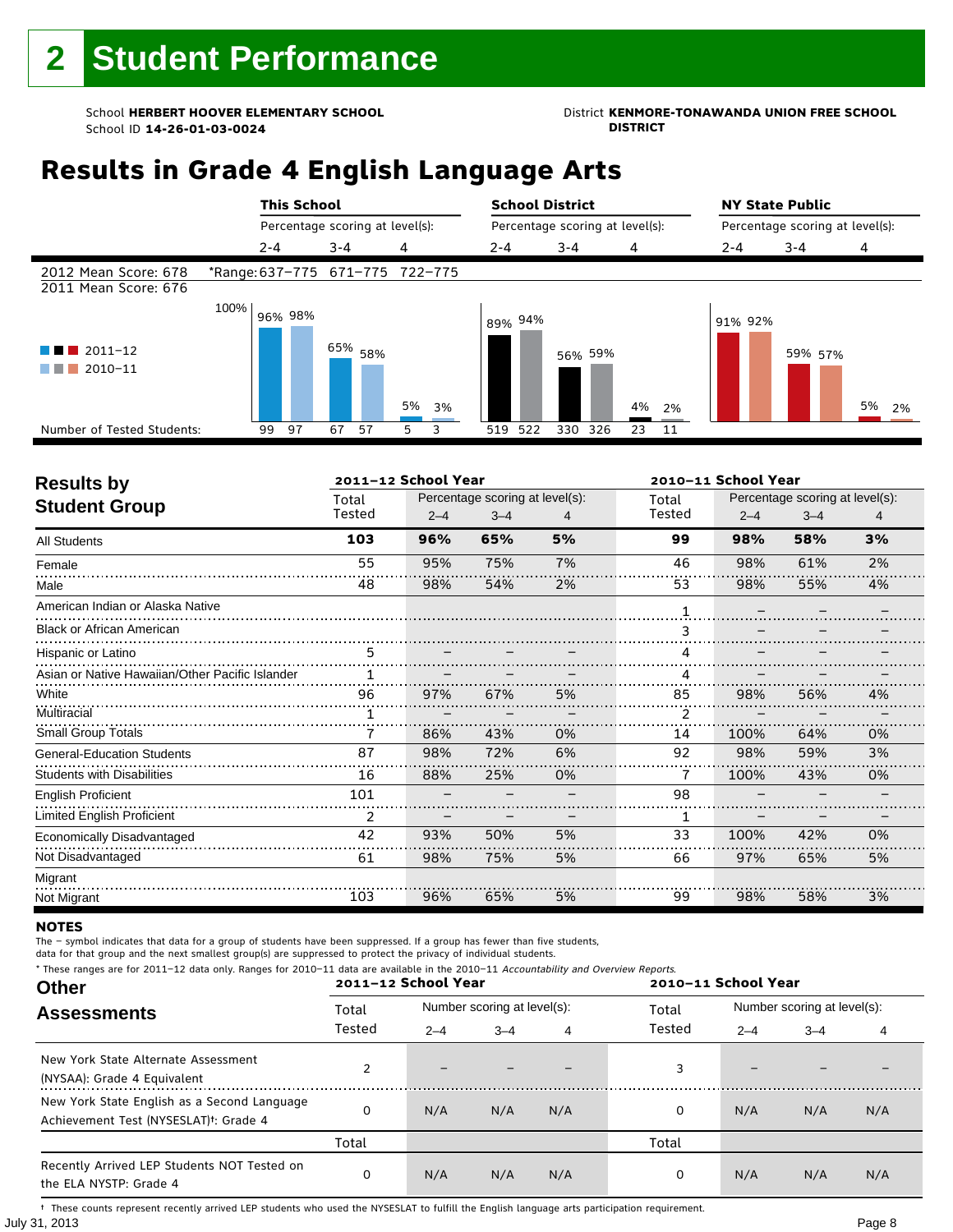### School **HERBERT HOOVER ELEMENTARY SCHOOL**<br>School ID 14-26-01-03-0024<br>DISTRICT DISTRICT

### **Results in Grade 4 Mathematics**



| <b>Results by</b>                               |        | 2011-12 School Year |                                 |     |                        | 2010-11 School Year |                                 |     |
|-------------------------------------------------|--------|---------------------|---------------------------------|-----|------------------------|---------------------|---------------------------------|-----|
| <b>Student Group</b>                            | Total  |                     | Percentage scoring at level(s): |     | Total                  |                     | Percentage scoring at level(s): |     |
|                                                 | Tested | $2 - 4$             | $3 - 4$                         | 4   | Tested                 | $2 - 4$             | $3 - 4$                         | 4   |
| <b>All Students</b>                             | 103    | 94%                 | 73%                             | 26% | 99                     | 100%                | 80%                             | 31% |
| Female                                          | 55     | 93%                 | 73%                             | 31% | 46                     | 100%                | 76%                             | 22% |
| Male                                            | 48     | 96%                 | 73%                             | 21% | 53                     | 100%                | 83%                             | 40% |
| American Indian or Alaska Native                |        |                     |                                 |     |                        |                     |                                 |     |
| <b>Black or African American</b>                |        |                     |                                 |     |                        |                     |                                 |     |
| Hispanic or Latino                              | 5      |                     |                                 |     | $\boldsymbol{\Lambda}$ |                     |                                 |     |
| Asian or Native Hawaiian/Other Pacific Islander |        |                     |                                 |     |                        |                     |                                 |     |
| White                                           | 96     | 95%                 | 73%                             | 27% | 85                     | 100%                | 82%                             | 32% |
| Multiracial                                     |        |                     |                                 |     | 2                      |                     |                                 |     |
| Small Group Totals                              |        | 86%                 | 71%                             | 14% | 14                     | 100%                | 64%                             | 29% |
| <b>General-Education Students</b>               | 87     | 95%                 | 77%                             | 31% | 92                     | 100%                | 80%                             | 32% |
| <b>Students with Disabilities</b>               | 16     | 88%                 | 50%                             | 0%  | 7                      | 100%                | 71%                             | 29% |
| English Proficient                              | 101    |                     |                                 |     | 98                     |                     |                                 |     |
| Limited English Proficient                      | 2      |                     |                                 |     |                        |                     |                                 |     |
| Economically Disadvantaged                      | 42     | 90%                 | 69%                             | 19% | 33                     | 100%                | 73%                             | 18% |
| Not Disadvantaged                               | 61     | 97%                 | 75%                             | 31% | 66                     | 100%                | 83%                             | 38% |
| Migrant                                         |        |                     |                                 |     |                        |                     |                                 |     |
| Not Migrant                                     | 103    | 94%                 | 73%                             | 26% | 99                     | 100%                | 80%                             | 31% |

#### **NOTES**

The – symbol indicates that data for a group of students have been suppressed. If a group has fewer than five students,

| * These ranges are for 2011–12 data only. Ranges for 2010–11 data are available in the 2010–11 Accountability and Overview Reports.<br><b>Other</b> |        | 2011-12 School Year |                             |                          | 2010-11 School Year |                             |      |  |  |
|-----------------------------------------------------------------------------------------------------------------------------------------------------|--------|---------------------|-----------------------------|--------------------------|---------------------|-----------------------------|------|--|--|
| <b>Assessments</b>                                                                                                                                  | Total  |                     | Number scoring at level(s): |                          | Total               | Number scoring at level(s): |      |  |  |
|                                                                                                                                                     | Tested | $2 - 4$             | $3 - 4$                     |                          | Tested              | $2 - 4$                     | $-4$ |  |  |
| New York State Alternate Assessment<br>(NYSAA): Grade 4 Equivalent                                                                                  |        |                     |                             | $\overline{\phantom{m}}$ |                     | $-$                         |      |  |  |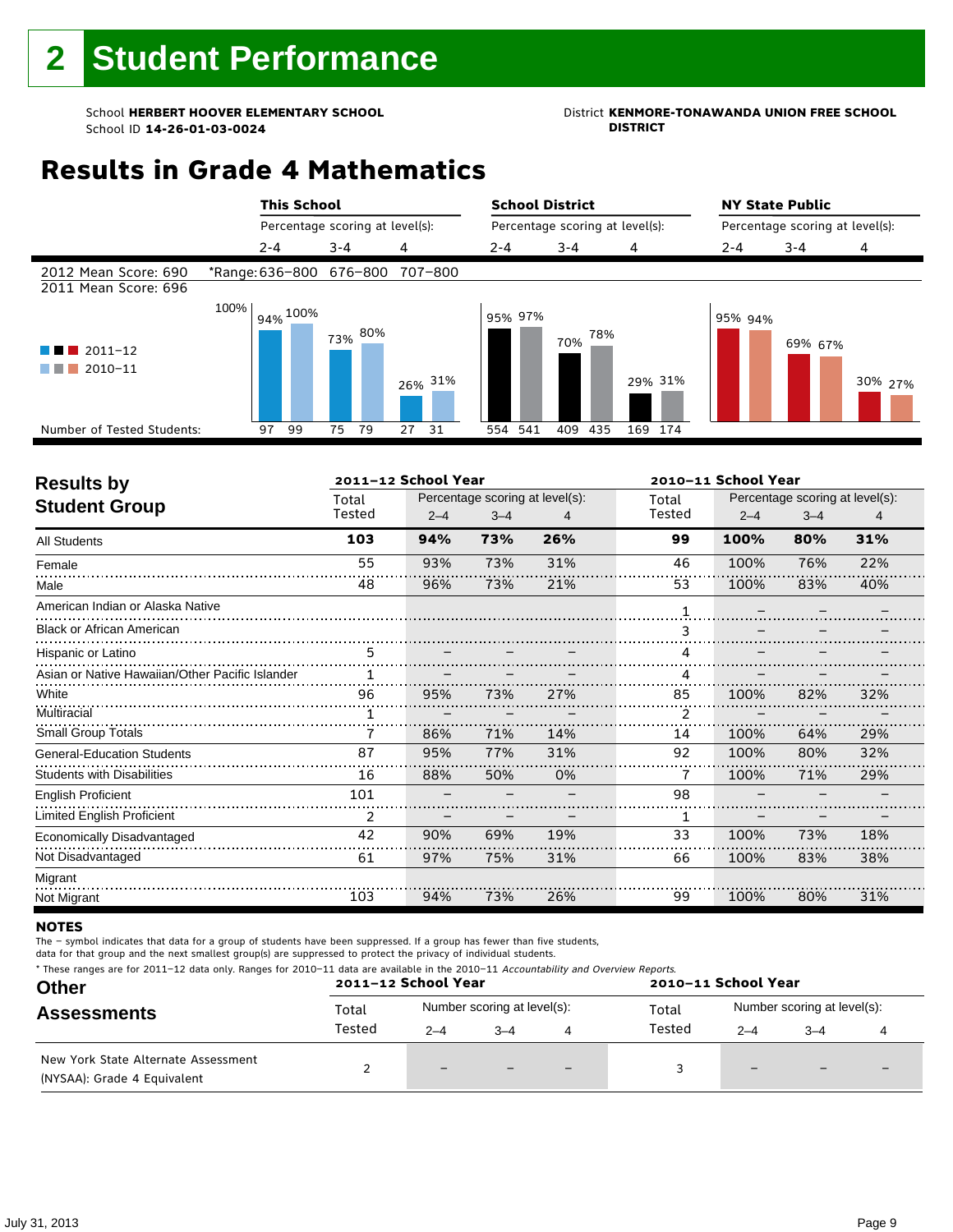## School **HERBERT HOOVER ELEMENTARY SCHOOL**<br>School ID 14-26-01-03-0024<br>DISTRICT DISTRICT

## **Results in Grade 4 Science**

|                                                  |      | <b>This School</b> |                                 |            |            | <b>School District</b>          |         |         | <b>NY State Public</b>          |                    |
|--------------------------------------------------|------|--------------------|---------------------------------|------------|------------|---------------------------------|---------|---------|---------------------------------|--------------------|
|                                                  |      |                    | Percentage scoring at level(s): |            |            | Percentage scoring at level(s): |         |         | Percentage scoring at level(s): |                    |
|                                                  |      | $2 - 4$            | $3 - 4$                         | 4          | $2 - 4$    | $3 - 4$                         | 4       | $2 - 4$ | $3 - 4$                         | 4                  |
| 2012 Mean Score: 84<br>2011 Mean Score: 87       |      | Range: 45-100      | $65 - 100$                      | $85 - 100$ |            |                                 |         |         |                                 |                    |
| $\blacksquare$ 2011-12<br>$\blacksquare$ 2010-11 | 100% |                    | 99% 100% 93% 98%                | 66% 63%    | 99% 99%    | 92% 95%                         | 58% 63% | 97% 98% | 89% 88%                         | 57% <sub>52%</sub> |
| Number of Tested Students:                       |      | 102 98             | 96<br>96                        | 68<br>62   | 549<br>574 | 532 525                         | 339 352 |         |                                 |                    |
|                                                  |      |                    |                                 |            |            |                                 |         |         |                                 |                    |

| <b>Results by</b><br><b>Student Group</b>       | Total  |         |         |                                 |        |         |                                 |     |  |
|-------------------------------------------------|--------|---------|---------|---------------------------------|--------|---------|---------------------------------|-----|--|
|                                                 |        |         |         | Percentage scoring at level(s): | Total  |         | Percentage scoring at level(s): |     |  |
|                                                 | Tested | $2 - 4$ | $3 - 4$ |                                 | Tested | $2 - 4$ | $3 - 4$                         | 4   |  |
| <b>All Students</b>                             | 103    | 99%     | 93%     | 66%                             | 98     | 100%    | 98%                             | 63% |  |
| Female                                          | 55     | 98%     | 89%     | 69%                             | 45     | 100%    | 100%                            | 56% |  |
| Male                                            | 48     | 100%    | 98%     | 63%                             | 53     | 100%    | 96%                             | 70% |  |
| American Indian or Alaska Native                |        |         |         |                                 |        |         |                                 |     |  |
| <b>Black or African American</b>                |        |         |         |                                 | 3      |         |                                 |     |  |
| Hispanic or Latino                              | 5      |         |         |                                 | 4      |         |                                 |     |  |
| Asian or Native Hawaiian/Other Pacific Islander | 1      |         |         |                                 | 4      |         |                                 |     |  |
| White                                           | 96     | 99%     | 93%     | 67%                             | 84     | 100%    | 99%                             | 65% |  |
| Multiracial                                     |        |         |         |                                 | 2      |         |                                 |     |  |
| <b>Small Group Totals</b>                       | 7      | 100%    | 100%    | 57%                             | 14     | 100%    | 93%                             | 50% |  |
| <b>General-Education Students</b>               | 87     | 100%    | 95%     | 70%                             | 91     | 100%    | 98%                             | 63% |  |
| <b>Students with Disabilities</b>               | 16     | 94%     | 81%     | 44%                             |        | 100%    | 100%                            | 71% |  |
| <b>English Proficient</b>                       | 101    |         |         |                                 | 97     |         |                                 |     |  |
| <b>Limited English Proficient</b>               | 2      |         |         |                                 | 1      |         |                                 |     |  |
| Economically Disadvantaged                      | 42     | 98%     | 88%     | 55%                             | 33     | 100%    | 97%                             | 42% |  |
| Not Disadvantaged                               | 61     | 100%    | 97%     | 74%                             | 65     | 100%    | 98%                             | 74% |  |
| Migrant                                         |        |         |         |                                 |        |         |                                 |     |  |
| Not Migrant                                     | 103    | 99%     | 93%     | 66%                             | 98     | 100%    | 98%                             | 63% |  |

#### **NOTES**

The – symbol indicates that data for a group of students have been suppressed. If a group has fewer than five students,

| <b>Other</b>                                                       | 2011-12 School Year |         |                             |     | 2010-11 School Year |                          |                             |                          |
|--------------------------------------------------------------------|---------------------|---------|-----------------------------|-----|---------------------|--------------------------|-----------------------------|--------------------------|
| <b>Assessments</b>                                                 | Total               |         | Number scoring at level(s): |     | Total               |                          | Number scoring at level(s): |                          |
|                                                                    | Tested              | $2 - 4$ | $-4$                        | 4   | Tested              | $2 - 4$                  | $-4$                        |                          |
| New York State Alternate Assessment<br>(NYSAA): Grade 4 Equivalent |                     | $-$     |                             | $-$ |                     | $\overline{\phantom{0}}$ | $\overline{\phantom{0}}$    | $\overline{\phantom{0}}$ |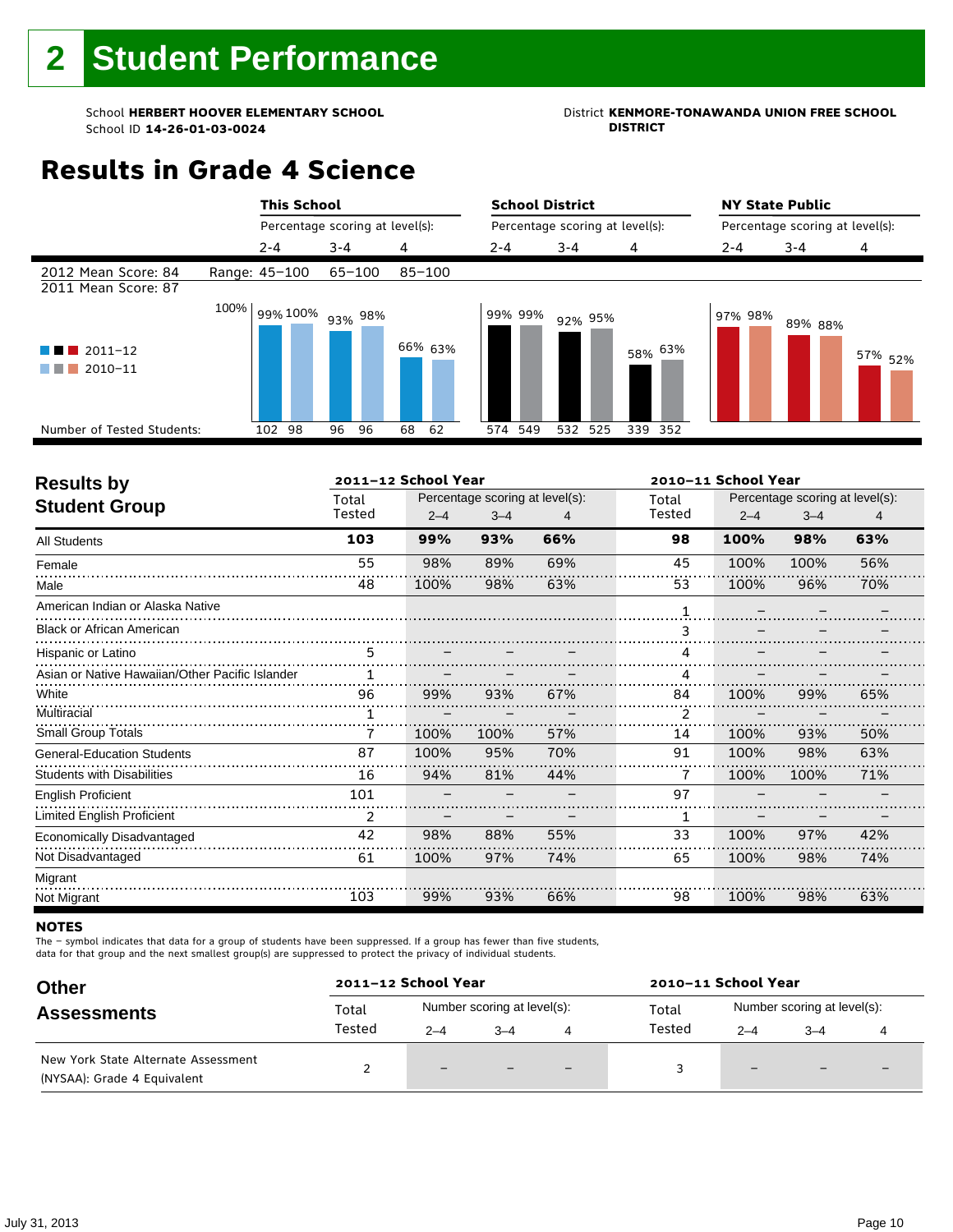### School **HERBERT HOOVER ELEMENTARY SCHOOL**<br>School ID 14-26-01-03-0024<br>DISTRICT DISTRICT

### **Results in Grade 5 English Language Arts**

|                                              |                                 |         | <b>This School</b> |         |                                 |                |    |         |         | <b>School District</b> |                                 |    |    |         | <b>NY State Public</b>          |    |    |
|----------------------------------------------|---------------------------------|---------|--------------------|---------|---------------------------------|----------------|----|---------|---------|------------------------|---------------------------------|----|----|---------|---------------------------------|----|----|
|                                              |                                 |         |                    |         | Percentage scoring at level(s): |                |    |         |         |                        | Percentage scoring at level(s): |    |    |         | Percentage scoring at level(s): |    |    |
|                                              |                                 | $2 - 4$ |                    | $3 - 4$ |                                 | 4              |    | $2 - 4$ |         | $3 - 4$                |                                 | 4  |    | $2 - 4$ | $3 - 4$                         | 4  |    |
| 2012 Mean Score: 671<br>2011 Mean Score: 670 | *Range: 648-795 668-795 700-795 |         |                    |         |                                 |                |    |         |         |                        |                                 |    |    |         |                                 |    |    |
| $2011 - 12$<br>2010-11                       | 100%                            | 98% 97% |                    |         | 64% <sub>59%</sub>              | 2%             | 2% |         | 89% 93% |                        | 55% 55%                         | 3% | 2% | 89% 89% | 58% <sub>54%</sub>              | 5% | 4% |
| Number of Tested Students:                   |                                 | 97      | 96                 | 63      | 58                              | $\overline{2}$ | 2  |         | 514 542 | 320 319                |                                 | 16 | 11 |         |                                 |    |    |
|                                              |                                 |         |                    |         |                                 |                |    |         |         |                        |                                 |    |    |         |                                 |    |    |

| <b>Results by</b>                               |              | 2011-12 School Year |                                 |    |        | 2010-11 School Year |                                 |    |
|-------------------------------------------------|--------------|---------------------|---------------------------------|----|--------|---------------------|---------------------------------|----|
| <b>Student Group</b>                            | Total        |                     | Percentage scoring at level(s): |    | Total  |                     | Percentage scoring at level(s): |    |
|                                                 | Tested       | $2 - 4$             | $3 - 4$                         | 4  | Tested | $2 - 4$             | $3 - 4$                         | 4  |
| <b>All Students</b>                             | 99           | 98%                 | 64%                             | 2% | 99     | 97%                 | 59%                             | 2% |
| Female                                          | 46           | 100%                | 63%                             | 2% | 54     | 96%                 | 70%                             | 4% |
| Male                                            | 53           | 96%                 | 64%                             | 2% | 45     | 98%                 | 44%                             | 0% |
| American Indian or Alaska Native                | $\mathbf{1}$ |                     |                                 |    |        |                     |                                 |    |
| <b>Black or African American</b>                | 5            | 100%                | 80%                             | 0% | 4      |                     |                                 |    |
| Hispanic or Latino                              | 4            |                     |                                 |    | 5      | 100%                | 80%                             | 0% |
| Asian or Native Hawaiian/Other Pacific Islander | 5            | 100%                | 40%                             | 0% |        |                     |                                 |    |
| White                                           | 82           | 98%                 | 65%                             | 2% | 84     | 98%                 | 61%                             | 2% |
| Multiracial                                     | 2            |                     |                                 |    | Δ      |                     |                                 |    |
| Small Group Totals                              | 7            | 100%                | 57%                             | 0% | 10     | 90%                 | 30%                             | 0% |
| <b>General-Education Students</b>               | 89           | 99%                 | 63%                             | 2% | 92     | 98%                 | 60%                             | 2% |
| <b>Students with Disabilities</b>               | 10           | 90%                 | 70%                             | 0% |        | 86%                 | 43%                             | 0% |
| <b>English Proficient</b>                       | 97           |                     |                                 |    | 96     |                     |                                 |    |
| Limited English Proficient                      | 2            |                     |                                 |    | 3      |                     |                                 |    |
| Economically Disadvantaged                      | 34           | 97%                 | 53%                             | 0% | 34     | 94%                 | 59%                             | 0% |
| Not Disadvantaged                               | 65           | 98%                 | 69%                             | 3% | 65     | 98%                 | 58%                             | 3% |
| Migrant                                         |              |                     |                                 |    |        |                     |                                 |    |
| Not Migrant                                     | 99           | 98%                 | 64%                             | 2% | 99     | 97%                 | 59%                             | 2% |

#### **NOTES**

The – symbol indicates that data for a group of students have been suppressed. If a group has fewer than five students,

data for that group and the next smallest group(s) are suppressed to protect the privacy of individual students. \* These ranges are for 2011–12 data only. Ranges for 2010–11 data are available in the 2010–11 Accountability and Overview Reports.

| THESE TRINGES ATE TOT ZUIT-IZ GATA UNIV. RANGES TOT ZUIU-II GATA ATE AVAILADLE IN THE ZUIU-II ACCOUNTADINTY AND OVERVIEW REPORTS.<br><b>Other</b> |        | 2011-12 School Year |                             |     | 2010-11 School Year |         |                             |     |
|---------------------------------------------------------------------------------------------------------------------------------------------------|--------|---------------------|-----------------------------|-----|---------------------|---------|-----------------------------|-----|
| <b>Assessments</b>                                                                                                                                | Total  |                     | Number scoring at level(s): |     | Total               |         | Number scoring at level(s): |     |
|                                                                                                                                                   | Tested | $2 - 4$             | $3 - 4$                     | 4   | Tested              | $2 - 4$ | $3 - 4$                     | 4   |
| New York State Alternate Assessment<br>(NYSAA): Grade 5 Equivalent                                                                                |        |                     |                             |     | 5                   | 5       | 5                           | 5   |
| New York State English as a Second Language<br>Achievement Test (NYSESLAT) <sup>+</sup> : Grade 5                                                 |        | N/A                 | N/A                         | N/A | 0                   | N/A     | N/A                         | N/A |
|                                                                                                                                                   | Total  |                     |                             |     | Total               |         |                             |     |
| Recently Arrived LEP Students NOT Tested on<br>the ELA NYSTP: Grade 5                                                                             |        | N/A                 | N/A                         | N/A | 0                   | N/A     | N/A                         | N/A |

July 31, 2013 Page 11 † These counts represent recently arrived LEP students who used the NYSESLAT to fulfill the English language arts participation requirement.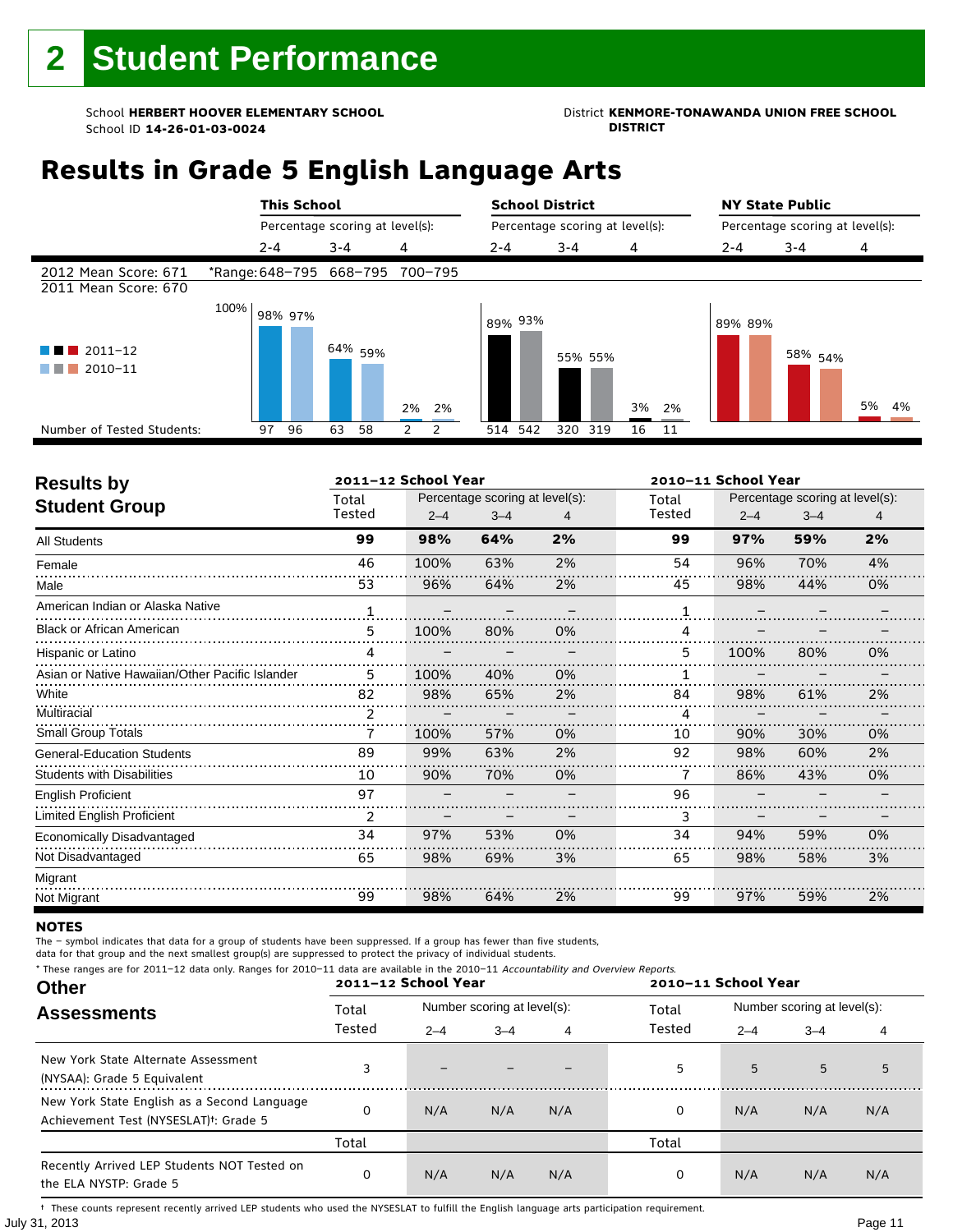### School **HERBERT HOOVER ELEMENTARY SCHOOL**<br>School ID 14-26-01-03-0024<br>DISTRICT DISTRICT

### **Results in Grade 5 Mathematics**



| <b>Results by</b>                               |        | 2011-12 School Year |                                 |     |        | 2010-11 School Year |                                 |     |
|-------------------------------------------------|--------|---------------------|---------------------------------|-----|--------|---------------------|---------------------------------|-----|
| <b>Student Group</b>                            | Total  |                     | Percentage scoring at level(s): |     | Total  |                     | Percentage scoring at level(s): |     |
|                                                 | Tested | $2 - 4$             | $3 - 4$                         | 4   | Tested | $2 - 4$             | $3 - 4$                         | 4   |
| <b>All Students</b>                             | 99     | 99%                 | 77%                             | 33% | 99     | 98%                 | 74%                             | 22% |
| Female                                          | 46     | 98%                 | 74%                             | 24% | 54     | 98%                 | 72%                             | 26% |
| Male                                            | 53     | 100%                | 79%                             | 42% | 45     | 98%                 | 76%                             | 18% |
| American Indian or Alaska Native                |        |                     |                                 |     |        |                     |                                 |     |
| <b>Black or African American</b>                | 5      | 100%                | 60%                             | 20% | 4      |                     |                                 |     |
| Hispanic or Latino                              | 4      |                     |                                 |     | 5      | 100%                | 60%                             | 20% |
| Asian or Native Hawaiian/Other Pacific Islander | 5      | 100%                | 40%                             | 0%  |        |                     |                                 |     |
| White                                           | 82     | 99%                 | 80%                             | 35% | 84     | 100%                | 80%                             | 24% |
| Multiracial                                     | 2      |                     |                                 |     | 4      |                     |                                 |     |
| Small Group Totals                              | 7      | 100%                | 71%                             | 43% | 10     | 80%                 | 30%                             | 10% |
| <b>General-Education Students</b>               | 89     | 99%                 | 76%                             | 33% | 92     | 99%                 | 76%                             | 24% |
| <b>Students with Disabilities</b>               | 10     | 100%                | 80%                             | 40% | 7      | 86%                 | 43%                             | 0%  |
| English Proficient                              | 97     |                     |                                 |     | 96     |                     |                                 |     |
| Limited English Proficient                      | 2      |                     |                                 |     | 3      |                     |                                 |     |
| Economically Disadvantaged                      | 34     | 100%                | 71%                             | 18% | 34     | 94%                 | 62%                             | 12% |
| Not Disadvantaged                               | 65     | 98%                 | 80%                             | 42% | 65     | 100%                | 80%                             | 28% |
| Migrant                                         |        |                     |                                 |     |        |                     |                                 |     |
| Not Migrant                                     | 99     | 99%                 | 77%                             | 33% | 99     | 98%                 | 74%                             | 22% |

#### **NOTES**

The – symbol indicates that data for a group of students have been suppressed. If a group has fewer than five students,

data for that group and the next smallest group(s) are suppressed to protect the privacy of individual students.

\* These ranges are for 2011–12 data only. Ranges for 2010–11 data are available in the 2010–11 Accountability and Overview Reports.

| <b>Other</b>                                                       |        | 2011-12 School Year |                             | 2010-11 School Year                  |         |         |  |  |
|--------------------------------------------------------------------|--------|---------------------|-----------------------------|--------------------------------------|---------|---------|--|--|
| <b>Assessments</b>                                                 | Total  |                     | Number scoring at level(s): | Number scoring at level(s):<br>Total |         |         |  |  |
|                                                                    | Tested | $2 - 4$             | $3 - 4$                     | Tested                               | $2 - 4$ | $3 - 4$ |  |  |
| New York State Alternate Assessment<br>(NYSAA): Grade 5 Equivalent |        | -                   |                             | 5                                    |         |         |  |  |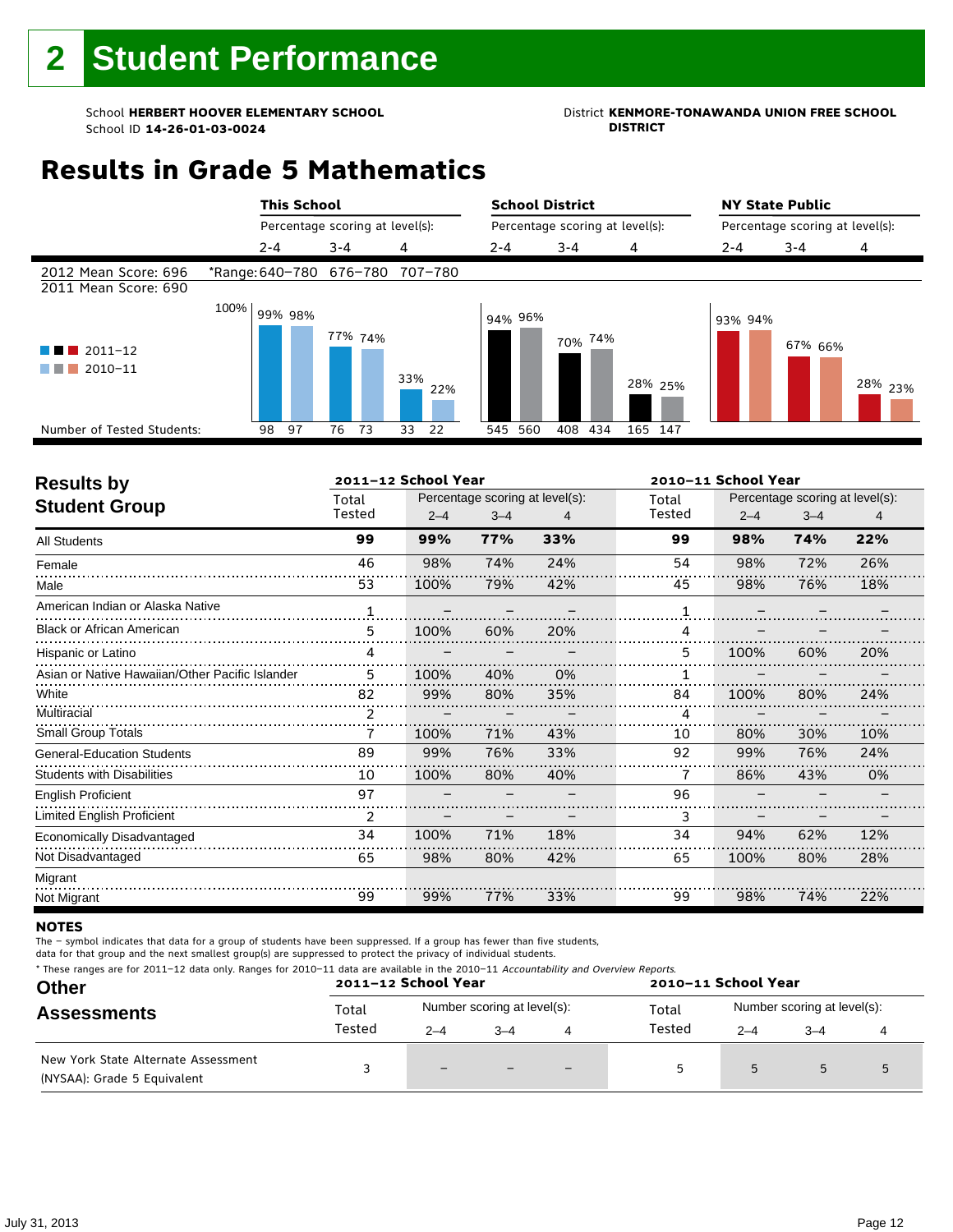### School **HERBERT HOOVER ELEMENTARY SCHOOL**<br>School ID 14-26-01-03-0024<br>DISTRICT DISTRICT

### **Results in Grade 6 English Language Arts**

|                                       | <b>This School</b> |                                 |   |         | <b>School District</b> |                                 |                                 | <b>NY State Public</b> |   |  |
|---------------------------------------|--------------------|---------------------------------|---|---------|------------------------|---------------------------------|---------------------------------|------------------------|---|--|
|                                       |                    | Percentage scoring at level(s): |   |         |                        | Percentage scoring at level(s): | Percentage scoring at level(s): |                        |   |  |
|                                       | $2 - 4$            | $3 - 4$                         | 4 | $2 - 4$ | $3 - 4$                | 4                               | $2 - 4$                         | $3 - 4$                | 4 |  |
| *Range:                               |                    |                                 |   |         |                        |                                 |                                 |                        |   |  |
| 100%                                  |                    |                                 |   |         |                        |                                 |                                 |                        |   |  |
| $\blacksquare$ $\blacksquare$ 2011-12 |                    |                                 |   |         |                        |                                 |                                 |                        |   |  |
| 2010-11<br>a shekara                  |                    |                                 |   |         |                        |                                 |                                 |                        |   |  |
|                                       |                    |                                 |   |         |                        |                                 |                                 |                        |   |  |
| Number of Tested Students:            |                    |                                 |   |         |                        |                                 |                                 |                        |   |  |

٦

| Total  |         |         |                     | Total                           | Percentage scoring at level(s): |         |                     |  |
|--------|---------|---------|---------------------|---------------------------------|---------------------------------|---------|---------------------|--|
| Tested | $2 - 4$ | $3 - 4$ | 4                   | Tested                          | $2 - 4$                         | $3 - 4$ | 4                   |  |
|        |         |         |                     |                                 |                                 |         |                     |  |
|        |         |         |                     |                                 |                                 |         |                     |  |
|        |         |         |                     |                                 |                                 |         |                     |  |
|        |         |         |                     |                                 |                                 |         |                     |  |
|        |         |         |                     |                                 |                                 |         |                     |  |
|        |         |         |                     |                                 |                                 |         |                     |  |
|        |         |         |                     |                                 |                                 |         |                     |  |
|        |         |         |                     |                                 |                                 |         |                     |  |
|        |         |         |                     |                                 |                                 |         |                     |  |
|        |         |         |                     |                                 |                                 |         |                     |  |
|        |         |         |                     |                                 |                                 |         |                     |  |
|        |         |         |                     |                                 |                                 |         |                     |  |
|        |         |         |                     |                                 |                                 |         |                     |  |
|        |         |         |                     |                                 |                                 |         |                     |  |
|        |         |         |                     |                                 |                                 |         |                     |  |
|        |         |         |                     |                                 |                                 |         |                     |  |
|        |         |         |                     |                                 |                                 |         |                     |  |
|        |         |         |                     |                                 |                                 |         |                     |  |
|        |         |         | 2011-12 School Year | Percentage scoring at level(s): |                                 |         | 2010-11 School Year |  |

#### **NOTES**

The – symbol indicates that data for a group of students have been suppressed. If a group has fewer than five students, data for that group and the next smallest group(s) are suppressed to protect the privacy of individual students.

\* These ranges are for 2011–12 data only. Ranges for 2010–11 data are available in the 2010–11 Accountability and Overview Reports.

| <b>Other</b>                                                                                      | 2011-12 School Year |         |                             |     | 2010-11 School Year |                             |         |     |  |
|---------------------------------------------------------------------------------------------------|---------------------|---------|-----------------------------|-----|---------------------|-----------------------------|---------|-----|--|
| <b>Assessments</b>                                                                                | Total               |         | Number scoring at level(s): |     | Total               | Number scoring at level(s): |         |     |  |
|                                                                                                   | Tested              | $2 - 4$ | $3 - 4$<br>4                |     | Tested              | $2 - 4$                     | $3 - 4$ | 4   |  |
| New York State Alternate Assessment<br>(NYSAA): Grade 6 Equivalent                                |                     |         |                             |     | 0                   |                             |         |     |  |
| New York State English as a Second Language<br>Achievement Test (NYSESLAT) <sup>†</sup> : Grade 6 | 0                   | N/A     | N/A                         | N/A | 0                   | N/A                         | N/A     | N/A |  |
|                                                                                                   | Total               |         |                             |     | Total               |                             |         |     |  |
| Recently Arrived LEP Students NOT Tested on<br>the ELA NYSTP: Grade 6                             | 0                   | N/A     | N/A                         | N/A | 0                   | N/A                         | N/A     | N/A |  |

July 31, 2013 Page 13 † These counts represent recently arrived LEP students who used the NYSESLAT to fulfill the English language arts participation requirement.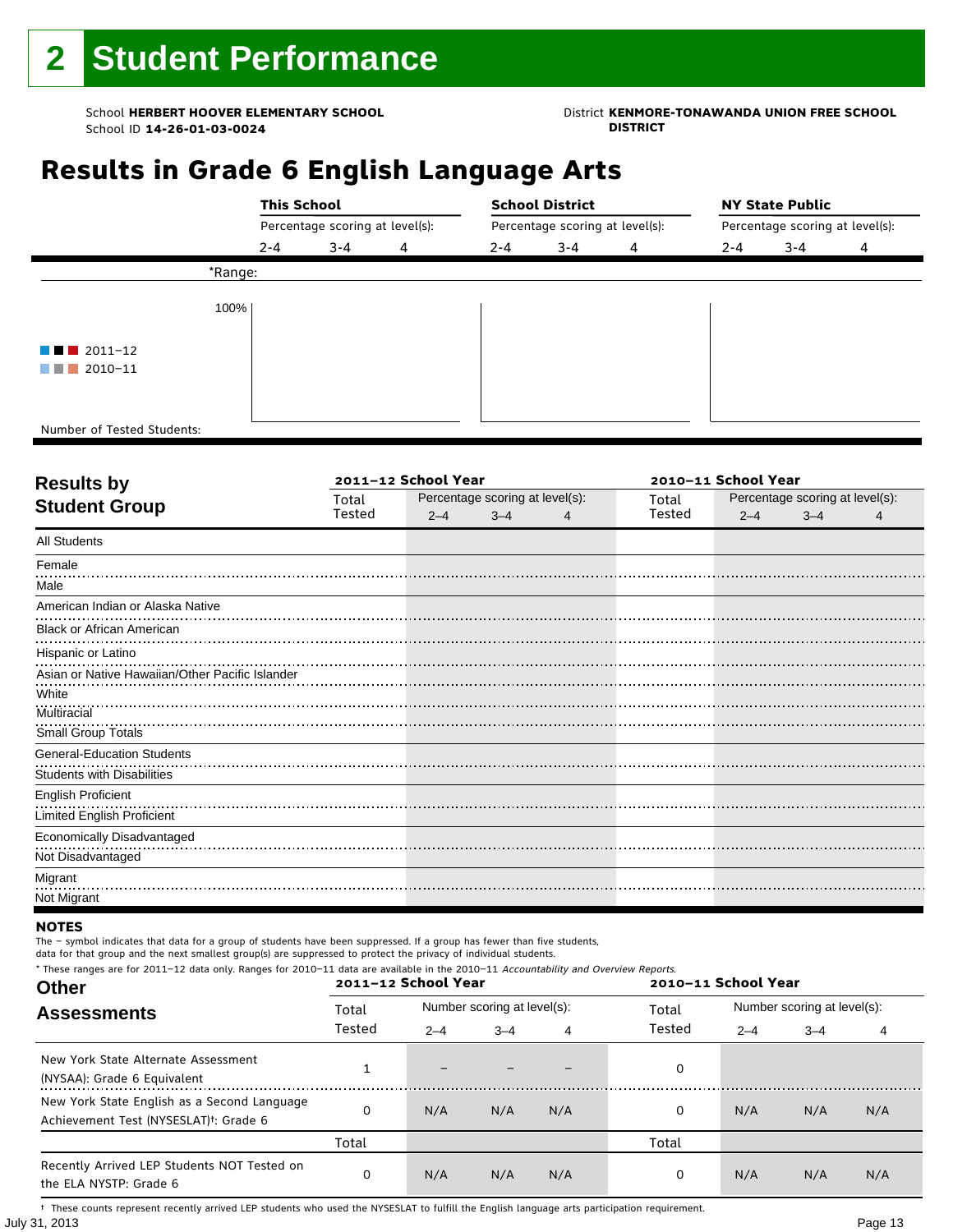## School **HERBERT HOOVER ELEMENTARY SCHOOL**<br>School ID 14-26-01-03-0024<br>DISTRICT DISTRICT

### **Results in Grade 6 Mathematics**

|                                       |         | <b>This School</b><br>Percentage scoring at level(s): |   |         | <b>School District</b>          |   | <b>NY State Public</b><br>Percentage scoring at level(s): |         |   |  |
|---------------------------------------|---------|-------------------------------------------------------|---|---------|---------------------------------|---|-----------------------------------------------------------|---------|---|--|
|                                       |         |                                                       |   |         | Percentage scoring at level(s): |   |                                                           |         |   |  |
|                                       | $2 - 4$ | $3 - 4$                                               | 4 | $2 - 4$ | $3 - 4$                         | 4 | $2 - 4$                                                   | $3 - 4$ | 4 |  |
|                                       | *Range: |                                                       |   |         |                                 |   |                                                           |         |   |  |
|                                       | 100%    |                                                       |   |         |                                 |   |                                                           |         |   |  |
| $\blacksquare$ $\blacksquare$ 2011-12 |         |                                                       |   |         |                                 |   |                                                           |         |   |  |
| $\blacksquare$ 2010-11                |         |                                                       |   |         |                                 |   |                                                           |         |   |  |
|                                       |         |                                                       |   |         |                                 |   |                                                           |         |   |  |
| Number of Tested Students:            |         |                                                       |   |         |                                 |   |                                                           |         |   |  |

٦

| <b>Results by</b>                               |        | 2011-12 School Year |                                 | 2010-11 School Year |        |                                 |         |   |  |
|-------------------------------------------------|--------|---------------------|---------------------------------|---------------------|--------|---------------------------------|---------|---|--|
| <b>Student Group</b>                            | Total  |                     | Percentage scoring at level(s): |                     | Total  | Percentage scoring at level(s): |         |   |  |
|                                                 | Tested | $2 - 4$             | $3 - 4$                         | 4                   | Tested | $2 - 4$                         | $3 - 4$ | 4 |  |
| <b>All Students</b>                             |        |                     |                                 |                     |        |                                 |         |   |  |
| Female                                          |        |                     |                                 |                     |        |                                 |         |   |  |
| Male                                            |        |                     |                                 |                     |        |                                 |         |   |  |
| American Indian or Alaska Native                |        |                     |                                 |                     |        |                                 |         |   |  |
| <b>Black or African American</b>                |        |                     |                                 |                     |        |                                 |         |   |  |
| Hispanic or Latino                              |        |                     |                                 |                     |        |                                 |         |   |  |
| Asian or Native Hawaiian/Other Pacific Islander |        |                     |                                 |                     |        |                                 |         |   |  |
| White                                           |        |                     |                                 |                     |        |                                 |         |   |  |
| Multiracial                                     |        |                     |                                 |                     |        |                                 |         |   |  |
| Small Group Totals                              |        |                     |                                 |                     |        |                                 |         |   |  |
| <b>General-Education Students</b>               |        |                     |                                 |                     |        |                                 |         |   |  |
| Students with Disabilities                      |        |                     |                                 |                     |        |                                 |         |   |  |
| <b>English Proficient</b>                       |        |                     |                                 |                     |        |                                 |         |   |  |
| Limited English Proficient                      |        |                     |                                 |                     |        |                                 |         |   |  |
| Economically Disadvantaged                      |        |                     |                                 |                     |        |                                 |         |   |  |
| Not Disadvantaged                               |        |                     |                                 |                     |        |                                 |         |   |  |
| Migrant                                         |        |                     |                                 |                     |        |                                 |         |   |  |
| Not Migrant                                     |        |                     |                                 |                     |        |                                 |         |   |  |

#### **NOTES**

The – symbol indicates that data for a group of students have been suppressed. If a group has fewer than five students,

| * These ranges are for 2011-12 data only. Ranges for 2010-11 data are available in the 2010-11 Accountability and Overview Reports.<br><b>Other</b> |        | 2011-12 School Year |                             |                          | 2010-11 School Year |                             |         |  |  |
|-----------------------------------------------------------------------------------------------------------------------------------------------------|--------|---------------------|-----------------------------|--------------------------|---------------------|-----------------------------|---------|--|--|
| <b>Assessments</b>                                                                                                                                  | Total  |                     | Number scoring at level(s): |                          | Total               | Number scoring at level(s): |         |  |  |
|                                                                                                                                                     | Tested | $2 - 4$             | $-4$                        | 4                        | Tested              | $2 - 4$                     | $3 - 4$ |  |  |
| New York State Alternate Assessment<br>(NYSAA): Grade 6 Equivalent                                                                                  |        | $-$                 |                             | $\overline{\phantom{0}}$ |                     |                             |         |  |  |